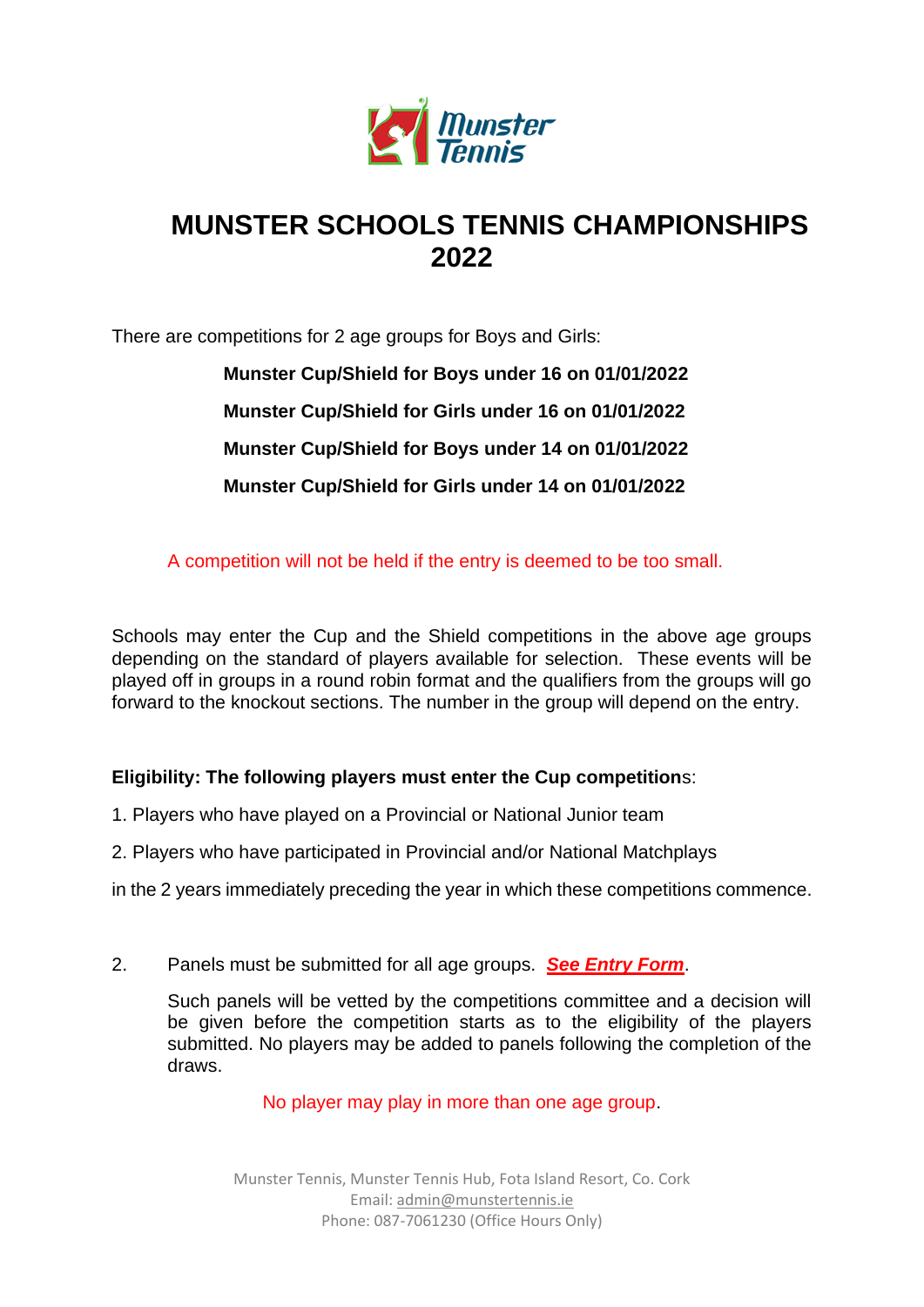

- 3. A team will consist of 4 players. Two singles and one doubles will be played involving all 4 players. Each singles player will then take a doubles player of his/her team as a doubles partner and 2 more doubles matches will be played i.e. a total of 5 matches - 2 singles and 3 doubles. **Singles must be played in order of merit. Order of merit shall be established in the first match played and shall be maintained throughout the competition. National and Provincial Rankings must be adhered to in order of merit. In the event of a player being unavailable, a substitute may be played. This substitute must play in the place of the missing player.** Each team shall nominate in writing its order of play prior to the start of each match. **A school entering more than one team in the same competition shall treat each team as if they were drawn from different schools, i.e. there shall be no interchange of players or substitutes between teams**.
- 4. A School may enter more than one team. No member of one team may play on another team. All members of a team must be from a single school and no amalgamation of schools is permitted.
- 5. Each match will comprise of 2 tie break sets. At one set all a championship tiebreak is to be played.
- 6. All matches must be played on a minimum of 3 hard/all weather courts in good condition, properly marked and with nets in good condition. Schools with a problem in this regard are recommended to seek help from local clubs.
- 7. Home venues in the round robin section will be indicated on the draw sheet. Home venues in the knockout section will be indicated on the draw sheet.
- 8. The date by which matches must be played will be set out on the draw. No postponements or exceptions to this rule will be entertained and a team which breaches this rule will automatically be disqualified. Schools may play before the specified dates provided both schools are in agreement. However having agreed on an alternative date then this becomes the official time and date of the fixture.
- 9. A team who gives a walkover in the league section of the event will be disqualified. All scores from previous matches in which they were involved will be disregarded for the league section of the event.
- 10. Tennis Balls will be provided by the Munster Branch for all Finals and the Home team must provide new Tournament Standard balls for earlier matches.